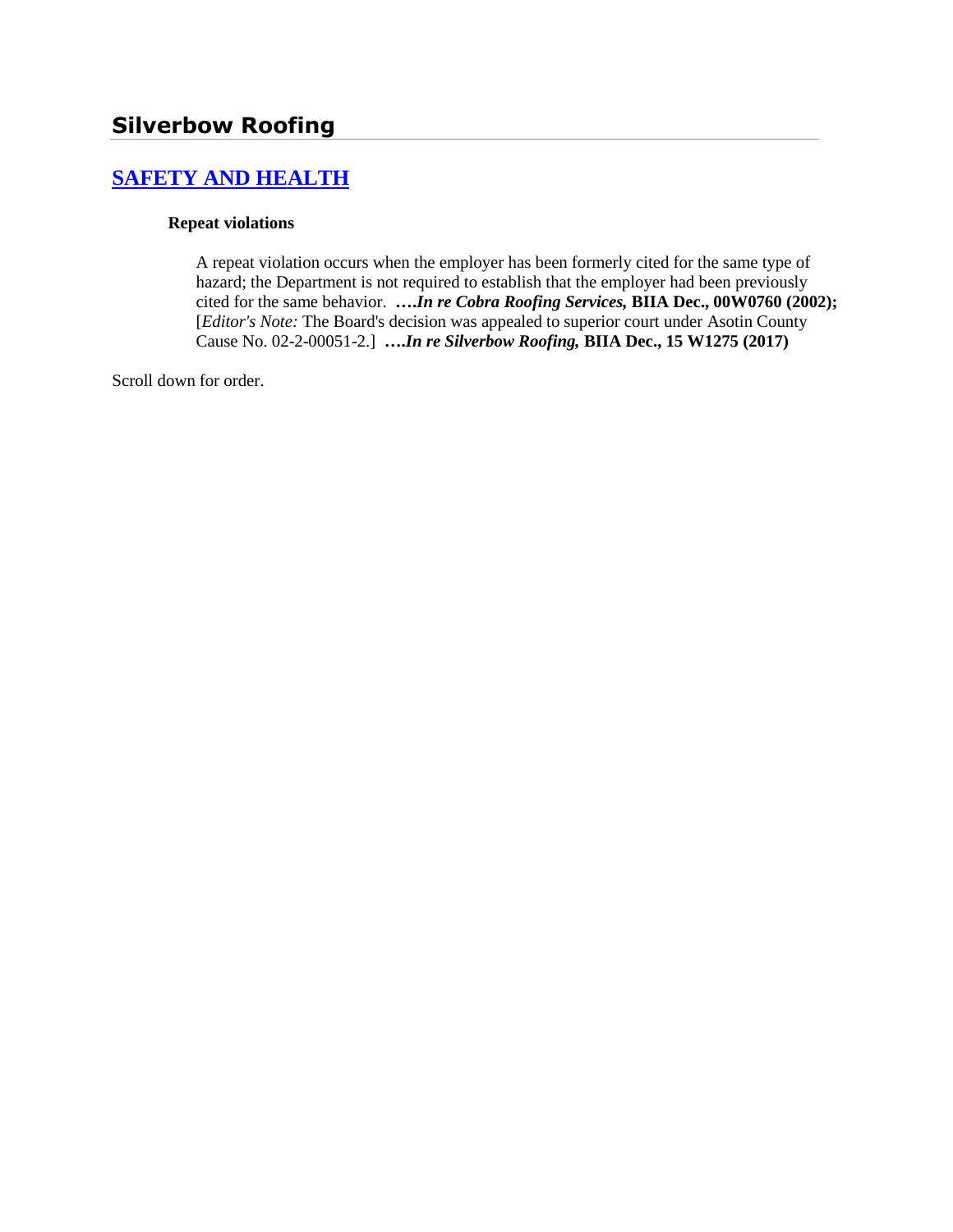### **BEFORE THE BOARD OF INDUSTRIAL INSURANCE APPEALS STATE OF WASHINGTON**

**)**

# **IN RE: SILVERBOW ROOFING INC ) DOCKET NO. 15 W1275**

## **CITATION & NOTICE NO. 317936220 ) DECISION AND ORDER**

A safety and health inspector for the Department of Labor and Industries initiated an inspection after observing six Silverbow Roofing, Inc. workers on a residential roof in Finley, Washington without fall protection. The Department alleged four violations in its Corrective Notice of Redetermination (CNR). Silverbow contested only violation Item 1-1 that alleged a repeat serious violation for employees not wearing fall protection when working on a roof, presenting evidence at hearing in an effort to show unpreventable employee misconduct. Our industrial appeals judge did not find unpreventable employee misconduct, but reduced the repeat penalty from \$8,800 to \$4,400 based on finding two of Silverbow's three previously cited serious violations did not involve a similar or related hazard because they cited different fall protection rules. The Department petitioned for review, asking that we affirm the citation without modification because all prior violations involved the same or similar hazard (injury due to lack of fall protection on a construction site), making its calculation correct. We agree. The key inquiry in determining whether a violation is a repeat violation is whether the current violation involves a substantially similar hazard to the hazard involved in a prior violation whose order became final in the previous three years. The Corrective Notice of Redetermination is **AFFIRMED**.

### **DISCUSSION**

Our industrial appeals judge accurately summarized the evidence presented by the parties. We discuss only that evidence needed to explain our decision.

The evidence is undisputed that Silverbow had three final WISHA citations prior to the initiation of the inspection underlying this appeal. The first, Citation and Notice No. 316575265, was issued on January 4, 2013. It cited Silverbow for a serious violation of WAC 296-155-24510 for failing to ensure that employees were protected from falls by using a system of fall protection, and for a serious violation of WAC 296-155-24505(1) for failing to ensure that the site-specific fall protection work plan was implemented. Silverbow did not appeal the January 2013 Citation and Notice.

Silverbow was cited twice again in September 2013. On September 5, 2013, the Department cited Silverbow for two repeat serious violations. The first was for not ensuring that an employee was protected from fall hazards greater than 10 feet associated with roofing work, as required by WAC 296-155-24611(1)(a). The second repeat serious violation was of WAC 296-155-24611(2)(b),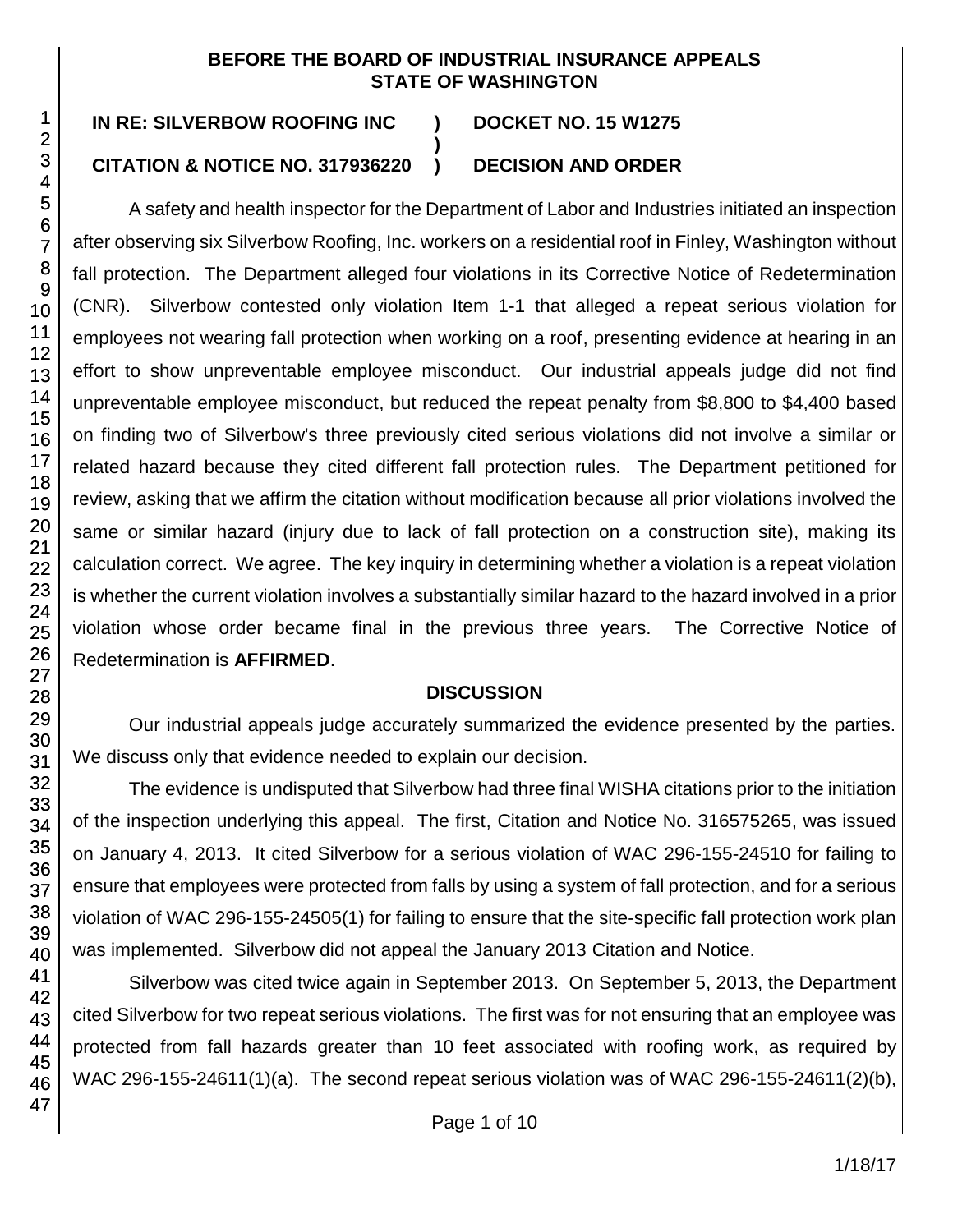for failure to develop a fall protection work plan for the site.<sup>1</sup> Silverbow appealed the citation but not the ensuing Corrective Notice of Redetermination No. 316653591, issued on December 13, 2013.

On September 20, 2013, the Department cited Silverbow for a repeat serious violation for failing to ensure that an employee was safe from falls associated with roofing work on steep roofs feet high or greater. The rule cited was WAC 296-155-24609(7)(a). After reassumption, the Department issued Corrective Notice of Redetermination No. 316756295 on December 13, 2013, which Silverbow did not appeal.

The contested violation in this appeal is based on observations a safety and health inspector made on April 27, 2015. She observed six Silverbow employees working on a residential roof without fall protection. Corrective Notice of Redetermination No. 317936220, issued on October 6, 2015, cited Silverbow with a repeat serious violation, citing WAC 296-155-24609(7)(a). The Department assessed a penalty of \$8,800, based on multiplying the base penalty of \$2,200 by 4 (the current fall protection violation and the three prior violations, which became final in 2013 and 2014).

Under RCW 49.17.180(1), the Department may assess enhanced penalties when an employer willfully or repeatedly violates a safety or health standard promulgated under the authority of WISHA. The Department's rules implementing this grant of authority consistently define repeat violation. WAC 296-800-370 provides that "A violation is a repeat violation if the employer has been cited one or more times previously for a substantially similar hazard." WAC 296-900-180 defines a repeat violation as one "where the employer has been cited one or more times previously for a substantially similar hazard, and the prior violation has become a final order no more than three years prior to the employer committing the violation being cited."<sup>2</sup> Under WAC 296-900-14020 the base penalty may be "[m]ultiplied by the total number of citations with violations involving similar hazards, including the current inspection."

Key to each of the WAC provisions is that a repeat violation is determined on the basis of **similarity of the hazard** addressed by the cited standards, not similarity of worksite, worker conduct, or conditions giving rise to the violation. Washington court decisions, as well as a Board decision, bear this out.

 We note that the rule cited in the September 5 citation differed from the rule cited in the January 4, 2013 citation. This is because The Department's reworked and renumbered construction fall protection rules went into effect April 1, 2013. See, WSR 13-04-073.

 This definition was incorporated into Table 6 of WAC 296-900-14020, the penalty calculation regulation in effect at the time the citation was issued.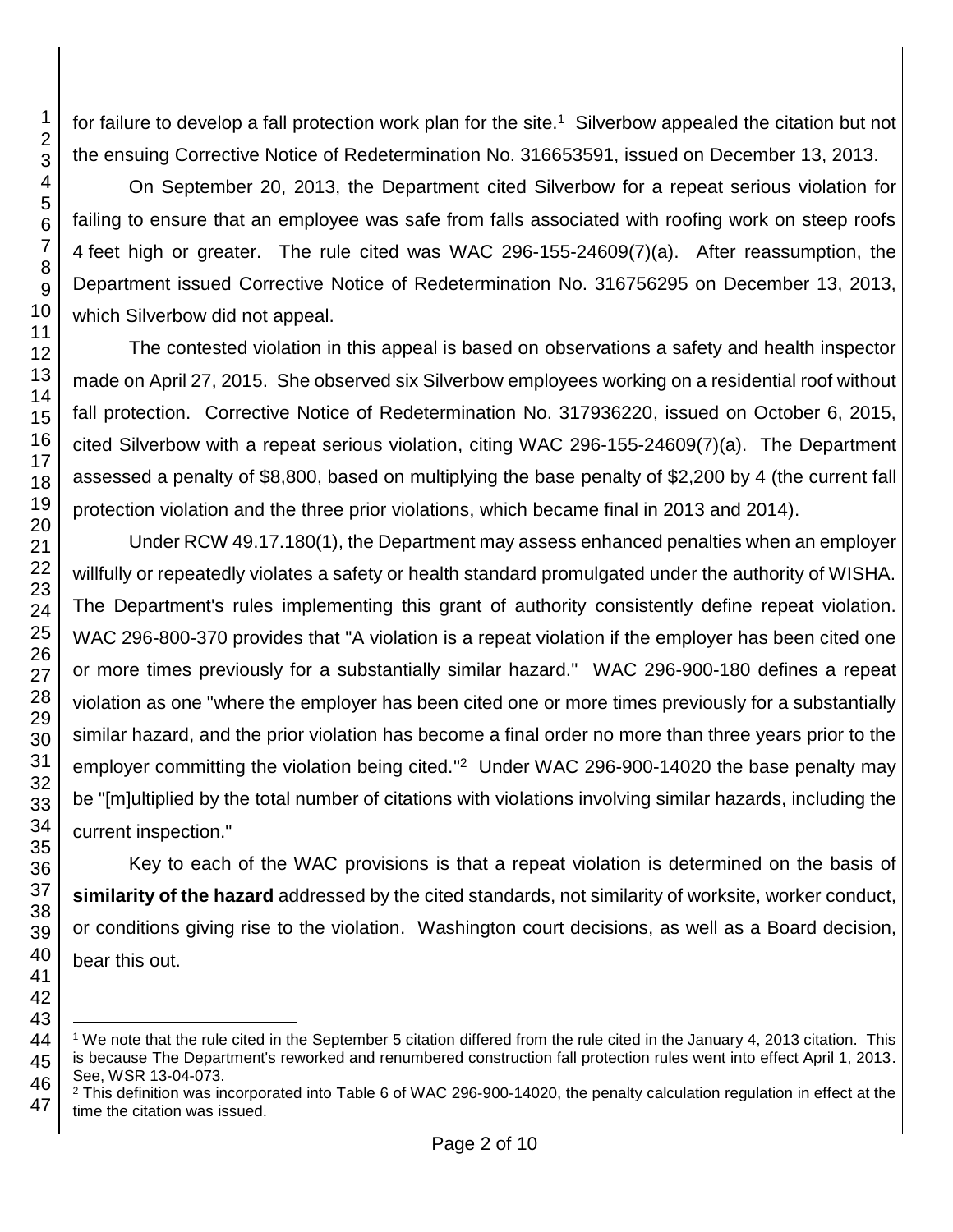In *Washington Cedar & Supply Co., Inc. v. Department of Labor & Indus*., <sup>3</sup> Washington Cedar was cited for a repeat serious violation of WAC 296-155-24510 based on Department records showing two prior fall protection violations in the preceding three years. The decision does not identify what rules Washington Cedar previously violated, only that the Department classified them as fall protection violations. 4

The WAC definition of repeat violation in effect in Washington Cedar was similar to the current definition. It defined repeat violation as a violation that "has previously been cited to the same employer when it identifies the same type of hazard."<sup>5</sup> The court of appeals upheld the Department's citation, saying:

Given the evidence that Washington Cedar committed prior, **similar violations** and considering the deference we accord the Board's findings, we cannot say that the Board's finding of a repeat violation was clearly erroneous.<sup>6</sup> (Emphasis added.)

Trailing shortly after *Washington Cedar* was the *Cobra Roofing Services, Inc.<sup>7</sup>* case, where the WAC definition of repeat violation was the same as in *Washington Cedar*. Cobra Roofing was cited for a repeat violation under WAC 296-155-24510 after an inspector observed three of its employees working on a roof without wearing fall protection or using a fall restraint system. The basis for the repeat violation was that Cobra Roofing had a prior citation for violating that same rule.

In the Board's decision upholding the repeat violation, it rejected Cobra Roofing's argument that the evidence must show similar conduct to support a repeat violation. In reaching its decision, the Board observed that the language in the **definition of repeat violation focused on the hazard**  caused by violative behavior.<sup>8</sup>

 119 Wn. App. 906 (2004).

*Washington Cedar* at 913.

WAC 296-27-16001 repealed, effective August 1, 2000. Wa. St. Reg. 00-11-098.

*Washington Cedar* at 918.

 *In re Cobra Roofing Services,* BIIA Dec., 00 W0760 (2002) and *Cobra Roofing Services, Inc., v. Department of Labor & Indust,* 157 Wn.2d 90 (2006).

 *In re Cobra Roofing Services,* BIIA Dec., 00 W0760 (2002) at 3.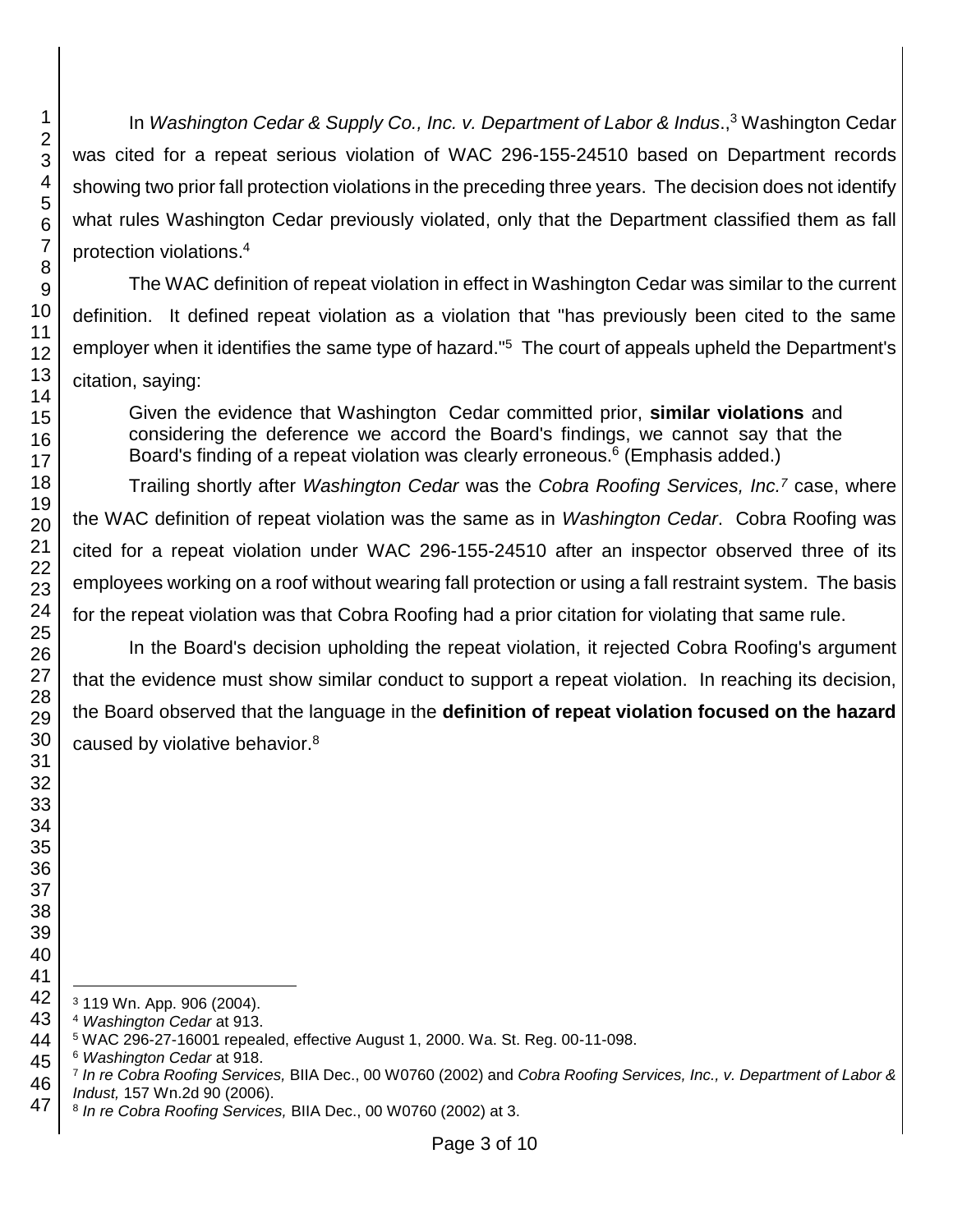Cobra Roofing renewed its argument before the court of appeals and it was again rejected. In its decision, the court of appeals observed:

WISHA unambiguously defines "repeat" with respect to the **nature of the hazard** and requires the government to **prove only that the violations involve the same type**  of hazard, not the same underlying conduct.<sup>9</sup> (Emphasis added.)

The definition of repeat violation in effect in *Washington Cedar* and *Cobra Roofing* was changed effective August 1, 2000. Since then it has consistently defined to be "where the employer has been cited one or more times previously for a substantially similar hazard," even though the Department has amended the section or section number where the definition has appeared.<sup>10</sup> The change in definition from same type of hazard to substantially similar hazard does not, in our judgment, alter the relevancy of the Board and court of appeals decisions in *Cobra Roofing*: that the focus is on the **hazard** caused by violative behavior. The more recent decision of *The Erection Company, Inc. v. Department of Labor & Indus., <sup>11</sup>* where the current "substantially similar hazard" language applied to the repeat violation at issue, bears this out.

The Erection Company appealed various safety violation citations issued following the death of a worker who was killed when a bundle of decking material to which he had affixed his safety lanyard fell from the roof structure. Two of the violations were cited as repeat serious violations, one for a violation of WAC 296-155-24505, the other of and WAC 296-155-24510. The basis for the repeat citation was a prior citation for a serious violation of WAC 296-155-24510. On appeal, The Erection Company did not dispute that it committed the prior violation of WAC 296-155-24510. Its argument was the same argument that had been made in *Cobra Roofing:* that absent evidence of what hazardous conduct was involved in the prior violation, there was insufficient evidence to determine if the same or substantially similar hazard was involved in the current violation.

Evidence in the record supporting the repeat citation consisted of the industrial appeals judge taking judicial notice, without objection, of the prior final order. The court of appeals found that

 *Cobra Roofing Services, Inc.,* 157 Wn.2d at 98.

 Currently WAC 296-800-370; WAC 296-900-180; WAC 296-900-14020. By amendments effective August 1, 2000, the current "substantially similar hazard" language was first codified at WAC 296-350-15045. That section was repealed by amendment effective September 1, 2001, and moved to WAC 296-800-370. (Wa. St. Reg. 01-11-038.) The September 1, 2001 amendments were further amended by a housekeeping amendment effective December 1, 2001, and repeat violation was defined as occurring "when WISHA cited an employer more than one in the last 3 years for a substantially similar hazard." (Wa. St. Reg. 01-23-060, adopting former section 296-800-35040.)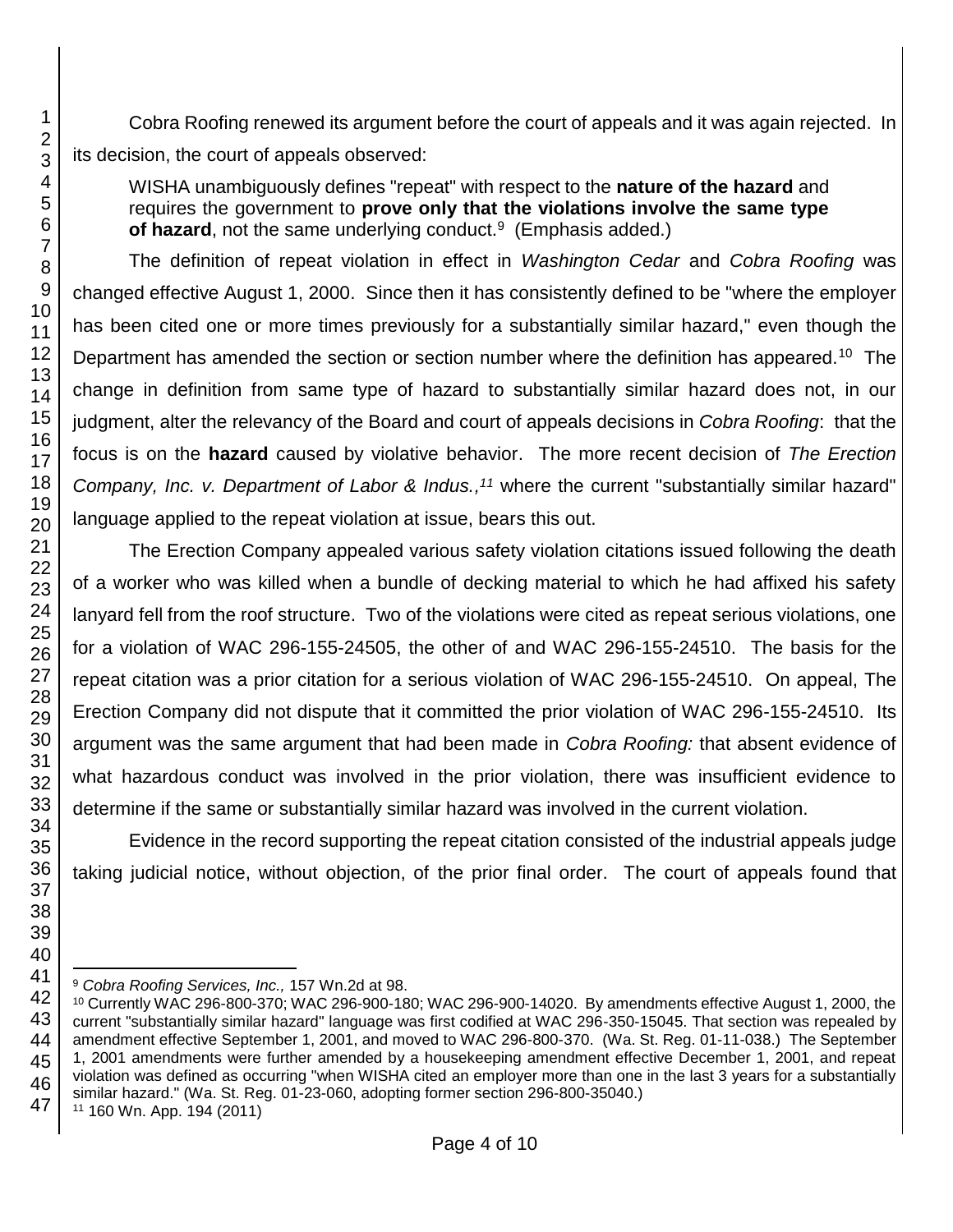evidence to be sufficient to support affirmance of the citation, stating the Department must "demonstrate 'the same type of hazard, not the same underlying conduct."<sup>12</sup>

The evidence before us undisputedly shows that Silverbow had three prior final citations of construction safety standards relating to fall protection in the three years prior to April 27, 2015. While the fall protection rules were amended between Silverbow's first and second citations, the **substance** of the rules was unchanged. The Code Reviser's records show the amendment was done to consolidate fall protection requirements for construction "into one coherent set of requirements." 13 We note too that published with the amended rules was explanatory and descriptive information about how the new rules incorporated the prior rules. Specific to this case, for example, the amendment published in the Washington State Register showed how requirements of former WAC 296-155- 24510 (the rule cited in Silverbow's January 4, 2013 citation) are now be found in WAC 296-155- and WAC 296-155-24611 (the rules cited in Silverbow's other prior citations).

An employer is put on notice of a violation of WISHA safety standards by the issuance of a citation. When Silverbow was cited on January 4, 2013, it was put on notice of its need to comply with the fall protections standards for construction. Each of Silverbow's three prior citations were for the substantially similar hazard of falling from heights while working in construction. Each of those prior citations became final within the three years of the April 27, 2015 inspection underlying this appeal.

## **DECISION**

The employer, Silverbow Roofing, Inc., filed an appeal with the Board of Industrial Insurance Appeals on October 20, 2015. The employer appeals Corrective Notice of Redetermination No. 317936220 issued by the Department on October 6, 2015. In this notice the Department alleged one repeat serious violation of WAC 296-155-24609(7)(a), one repeat general violation of WAC 296-155-110(9)(b), and two general violations, one of WAC 296-155-200(2)(a) and one of WAC 296-155-120(1). For the repeat serious violation the Department assessed a penalty of \$8,800. The penalty assessed for the repeat general violation was \$200. The Corrective Notice of Redetermination is correct and is affirmed.

*The Erection Company* at 215.

Wa St. Reg. 13-04-073.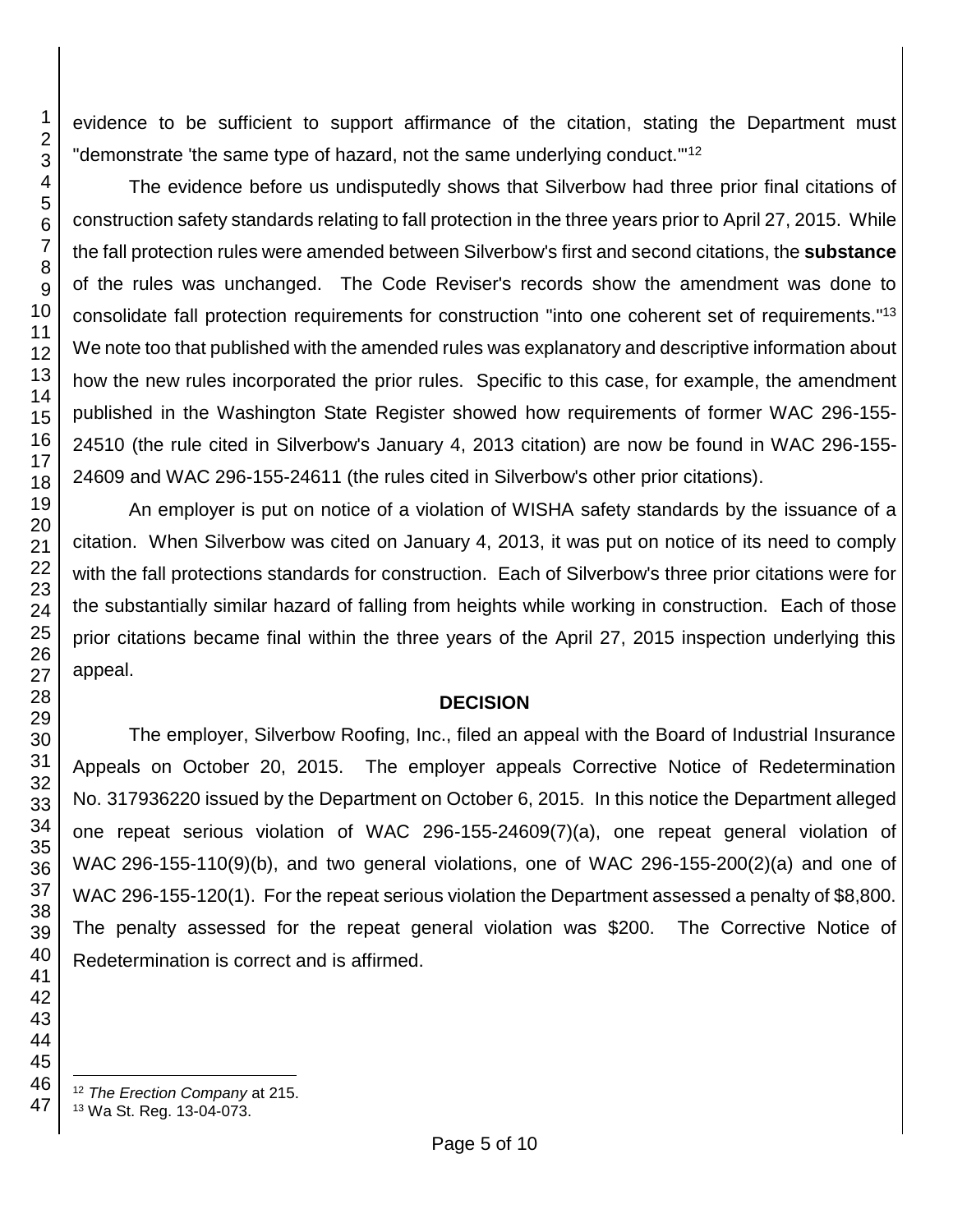### **FINDINGS OF FACT**

- 1. On December 23, 2015, an industrial appeals judge certified that the parties agreed to include the Jurisdictional History in the Board record solely for jurisdictional purposes.
- 2. On January 4, 2013, the Department issued Citation and Notice No. 316575265 to Silverbow Roofing for serious violations of WAC 296-155-24510, for failing to ensure that six employees were protected from falls by using a system of fall protection, and WAC 296-155-24505(1), for not ensuring that the site-specific fall protection work plan was implemented. Silverbow did not appeal this citation.
- 3. On September 5, 2013, the Department issued Citation and Notice No. 316653591 to Silverbow, citing a repeat serious violation of WAC 296-155-24611(1)(a), for not ensuring that an employee was protected from fall hazards greater than 10 feet, a repeat serious violation of WAC 296-155-24611(2)(b), for failing to develop a site-specific fall protection work plan; a serious violation of WAC 296-155-110(2), for failing to develop a formal, complete Accident Prevention Program; a serious violation of WAC 296-155-428(1)(a), for failing to ensure that an employee was safe from electrical injuries related to roofing work.; and a general violation of WAC 296-876-15005 for failing to provide ladder training to employees. Silverbow appealed the citation. Following reassumption, the Department issued Corrective Notice of Redetermination No. 316653591 on December 13, 2013, in which it affirmed all cited violations. Silverbow received the Corrective Notice of Redetermination on December 21, 2013, which it did not appeal on or before January 14, 2014.
- 4. On September 20, 2013, the Department issued Citation and Notice No. 316756295 to Silverbow citing a repeat serious violation of WAC 296-155-24609(7)(a), for failing to ensure that an employee was safe from falls associated with roofing work on steep roofs (4/12 or greater) at 4 feet high or greater, without fall protection; a repeat serious violation of WAC 296-155-24611(2)(b), for failing to develop a site-specific fall protection work plan; a serious violation of WAC 296-876-40030, for failing to ensure employees were safe from accidents associated with ladders used for roof access; and a violation of WAC 296-155-110(9)(b), for failing to ensure weekly walk-around safety inspections were documented. Silverbow appealed. On December 13, 2013, the Department issued Corrective Notice of Redetermination No. 316756295 that affirmed the citation. Silverbow received the Corrective Notice of Redetermination on December 21, 2013, which it did not appeal on or before January 14, 2014.
- 5. On April 27, 2015, six Silverbow employees working on a residential roof in Finley, Washington. Nathan Lisenbee, Silverbow's on-site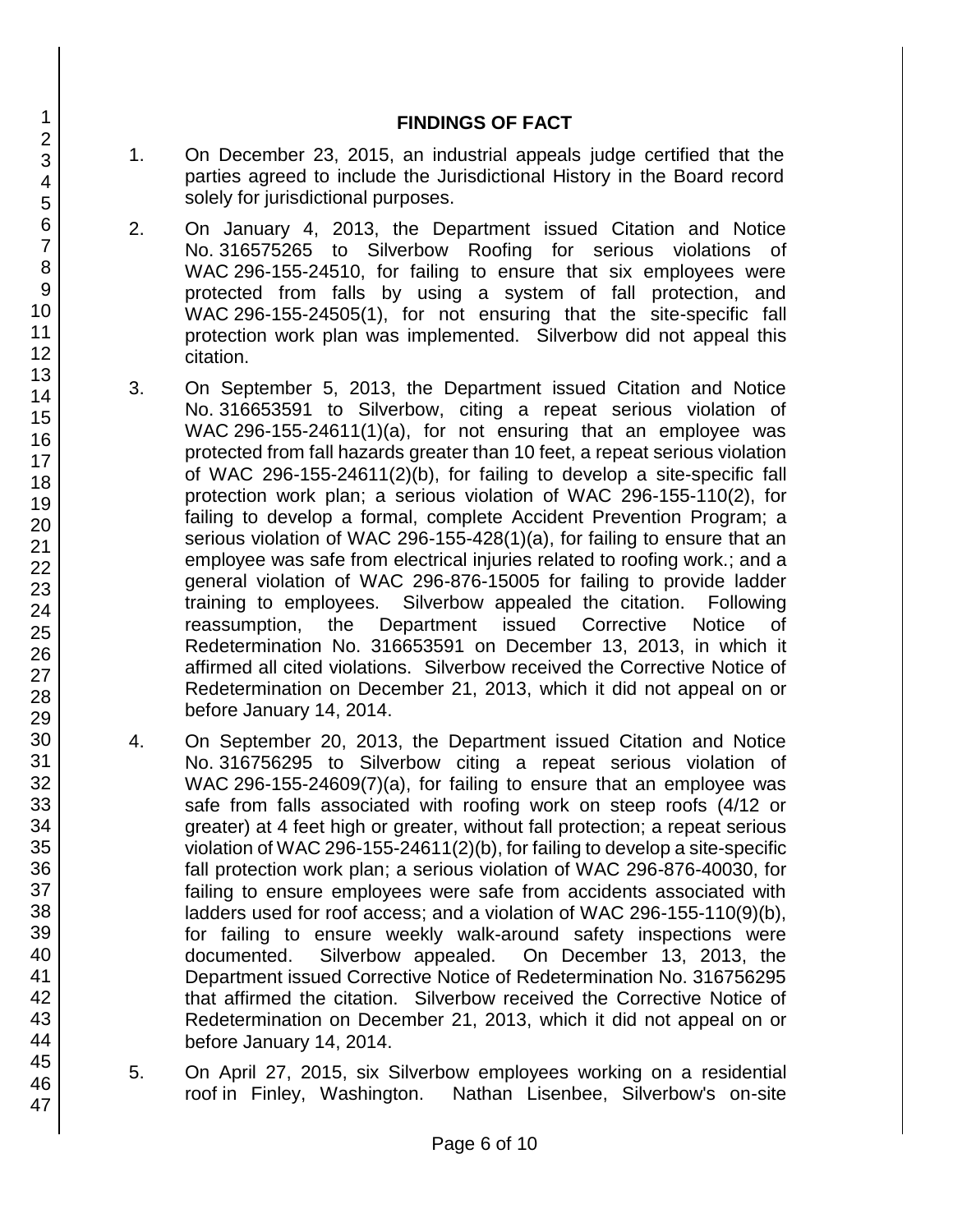foreman/crew leader, was one of the six employees working on the roof. The roof had a pitch of 6/12 and the work surface was four or more feet above ground. Neither Mr. Lisenbee nor any of the other five workers was using a fall restraint system, in violation of WAC 296-155-24609(7)(a) (Item 1-1). One of the workers was not wearing a shirt while working on the roof, in violation of WAC 296-155-200(2)(a) (Item 3-1).

- 6. A substantial probability existed that Silverbow workers working on a residential roof with a 6/12 pitch without fall protection would suffer serious physical harm or death if they were they were to fall.
- 7. On April 27, 2015, neither Mr. Lisenbee nor any other employee of Silverbow conducted a walk-around inspection and no documentation was available on-site to show such an inspection had been done, in violation of WAC 296-155-110(9)(b) (Item 2-1).
- 8. None of the employees working on the residential roof in Finley, Washington on April 27, 2015, had a valid first aid certificate, in violation of WAC 296-155-120(1) (Item 1-4).
- 9. As foreman/crew leader on April 27, 2015, Mr. Lisenbee was responsible for the safety of the crew, had the authority to stop workers from working unsafely and to correct the safety violations he observed, and was responsible for making sure safety rules were followed. He failed to take action on April 27, 2015, to correct safety violations occurring in his presence. Mr. Lisenbee was aware that Silverbow had been cited in 2013 for safety violations involving failure of workers to use fall protection when working on roofs. Silverbow did not take adequate steps to enforce its safety program because Mr. Lisenbee was not disciplined for his failure to take corrective action as to others and or for the disregarded his own safety.
- 10. The Department appropriately rated the severity of the hazard for Silverbow Roofing, Inc.'s violation of WAC 296-155-24609(7)(a) (failing to assure employees were using fall restraint) at 6, and the probability at 4, for a gravity of 24. The Department correctly calculated the base penalty of \$2,200 for this violation when taking into account Silverbow's average faith and history, and small size.
- 11. Silverbow had been cited three times previously for substantially similar hazards to the hazard addressed by WAC 296-155-24609(7)(a). The prior violations had become final within the three year period prior to April 27, 2015. So, the Department correctly multiplied the base penalty for Item 1-1 by 4 (the number of violations), and correctly assessed a total penalty of \$8,800.00.
- 12. Silverbow had been cited one time previously for violating WAC 296-155-110(9)(b), Item 2-1 within the three-year period prior to April 27, 2015, and the violation had become final. The Department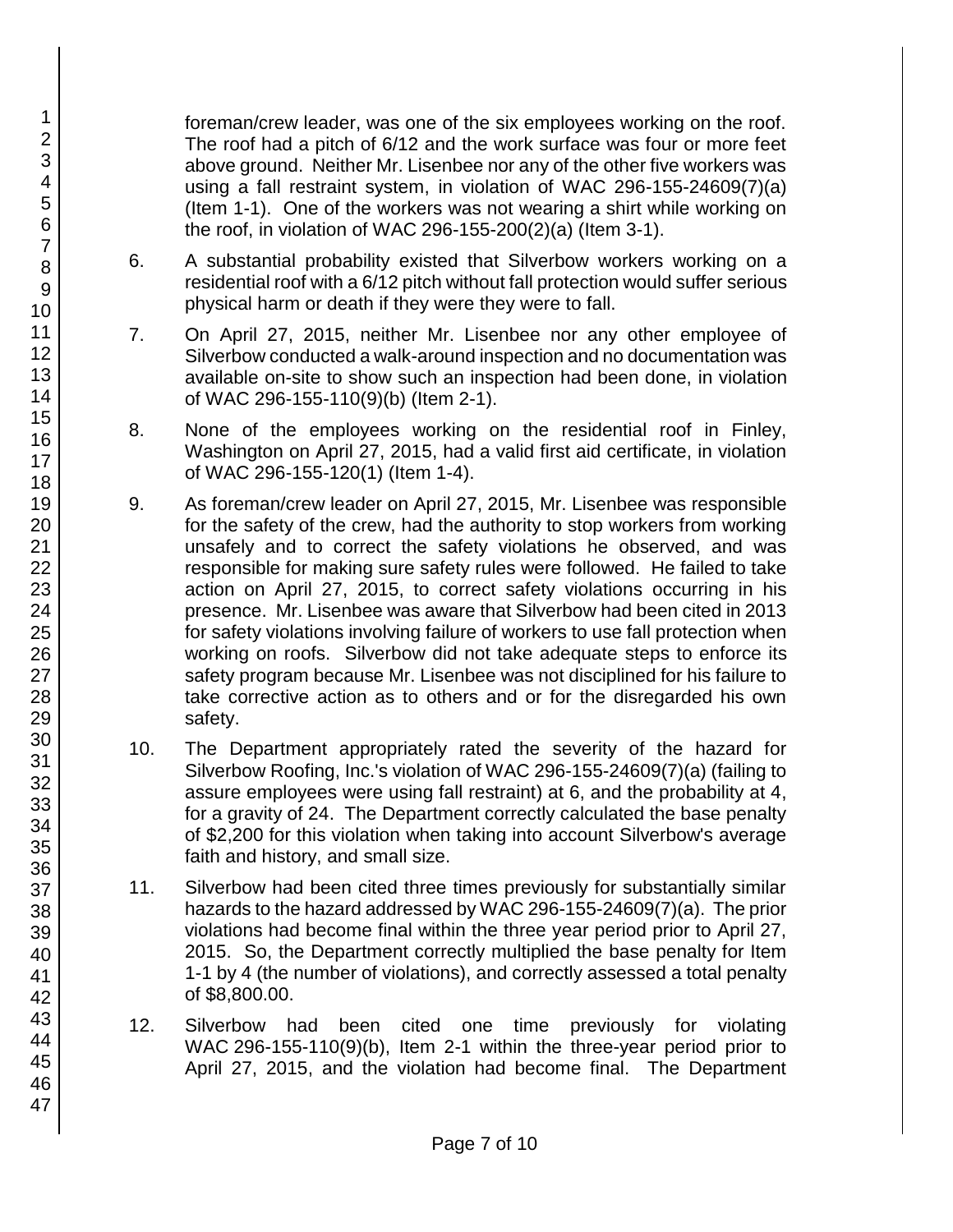correctly assessed a penalty of \$200 for a repeat general violation of Item 2-1.

# **CONCLUSIONS OF LAW**

- 1. The Board of Industrial Insurance Appeals has jurisdiction over the parties and subject matter in this appeal.
- 2. The employer, Silverbow, Inc., violated the provisions of WAC 296-155-24609(7)(a) on April 27, 2015 (Citation 1 Item 1). This was a serious violation and not the result of unpreventable employee misconduct as provided by RCW 49.17.180(6). Further, this violation was a repeat of three prior violations that occurred on January 4, 2013, September 5, 2013, and September 20, 2013 involving violations of fall protection rules addressing a substantially similar or the same hazard as is addressed by WAC 296-155-24609(7)(a). The orders on those three prior violations became final no more than three years prior to April 27, 2015. The penalty for the serious, repeat violation of WAC 296-155-24609(7)(a), which occurred on April 27, 2015, (Citation 1, Item 1), is \$8,800. The citation and penalty for the violation of WAC 296-155-24609(7)(a) is affirmed.
- 3. Evidence that Silverbow Roofing, Inc., was previously cited for violating safety standards intended to mitigate the hazards construction workers face when working at heights in excess of four feet is, in this matter, sufficient to establish that a current violation is a repeat of the three prior violations.
- 4. Silverbow Roofing, Inc., committed a general violation of the provisions of WAC 296-155-110(9)(b) (Citation 2, item 1) on April 27, 2015 and this violation was not the result of unpreventable employee misconduct as provided by RCW 49.17.180(6). Further, this violation was a repeat of a prior violation of the same rule that occurred on September 20, 2013. The order on the September 20, 2013 violation became final no more than three years prior to April 27, 2015. The penalty for the general, repeat violation of WAC 296-155-110(9)(b), which occurred on April 27, 2015, (Citation 2, Item 1), is \$200. The citation and penalty for the violation of WAC 296-155-110(9)(b) is affirmed.
- 5. Evidence that Silverbow Roofing, Inc., was previously cited for violating WAC 296-155-110(9)(b) establishes that a current violation is a repeat of the prior violation.
- 6. Silverbow Roofing, Inc., committed a general violation of the provisions of WAC 296-155-200(2)(a) (Citation 3, Item 1) on April 27, 2013, when it failed to ensure that one of its workers met the minimum clothing requirements for workers at a construction site. This citation, with no penalty, is affirmed.
- 7. Silverbow Roofing, Inc., committed a general violation of the provisions of WAC 296-155-120(1) (Citation 3, Item 2) on April 27, 2013, when it failed to ensure that at least one person available at the work site held a valid first aid certificate. This citation, with no penalty, is affirmed.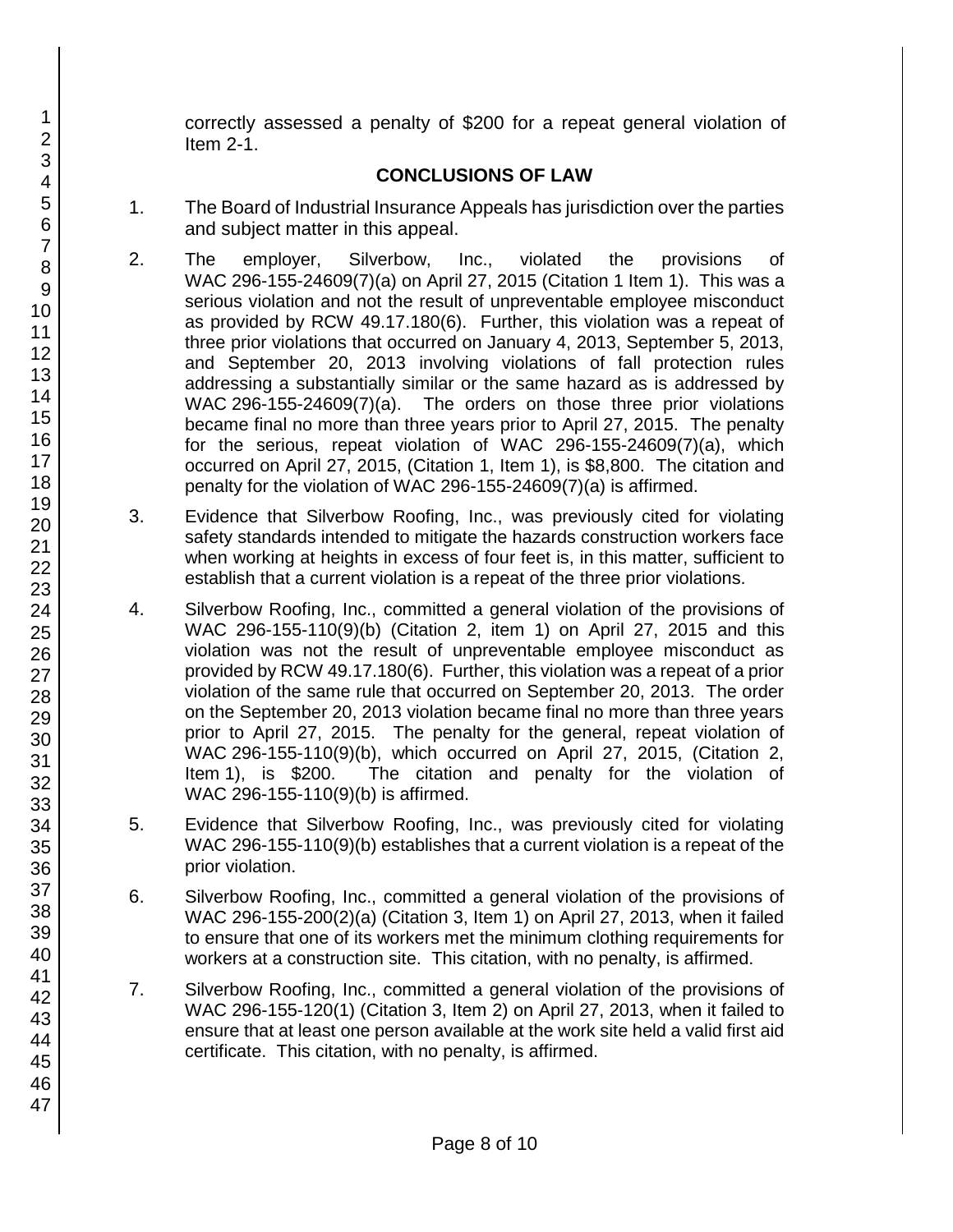8. Corrective Notice of Redetermination No. 317936220, issued October 6, 2015 is affirmed.

Dated: January 18, 2017.

BOARD OF INDUSTRIAL INSURANCE APPEALS<br>
UNDA L. WILLIAMS, Chairperson FRANKE. FENNERTY, JR., Member<br>FRANKE. FENNERTY, JR., Member<br>JACK S. ENG, Member